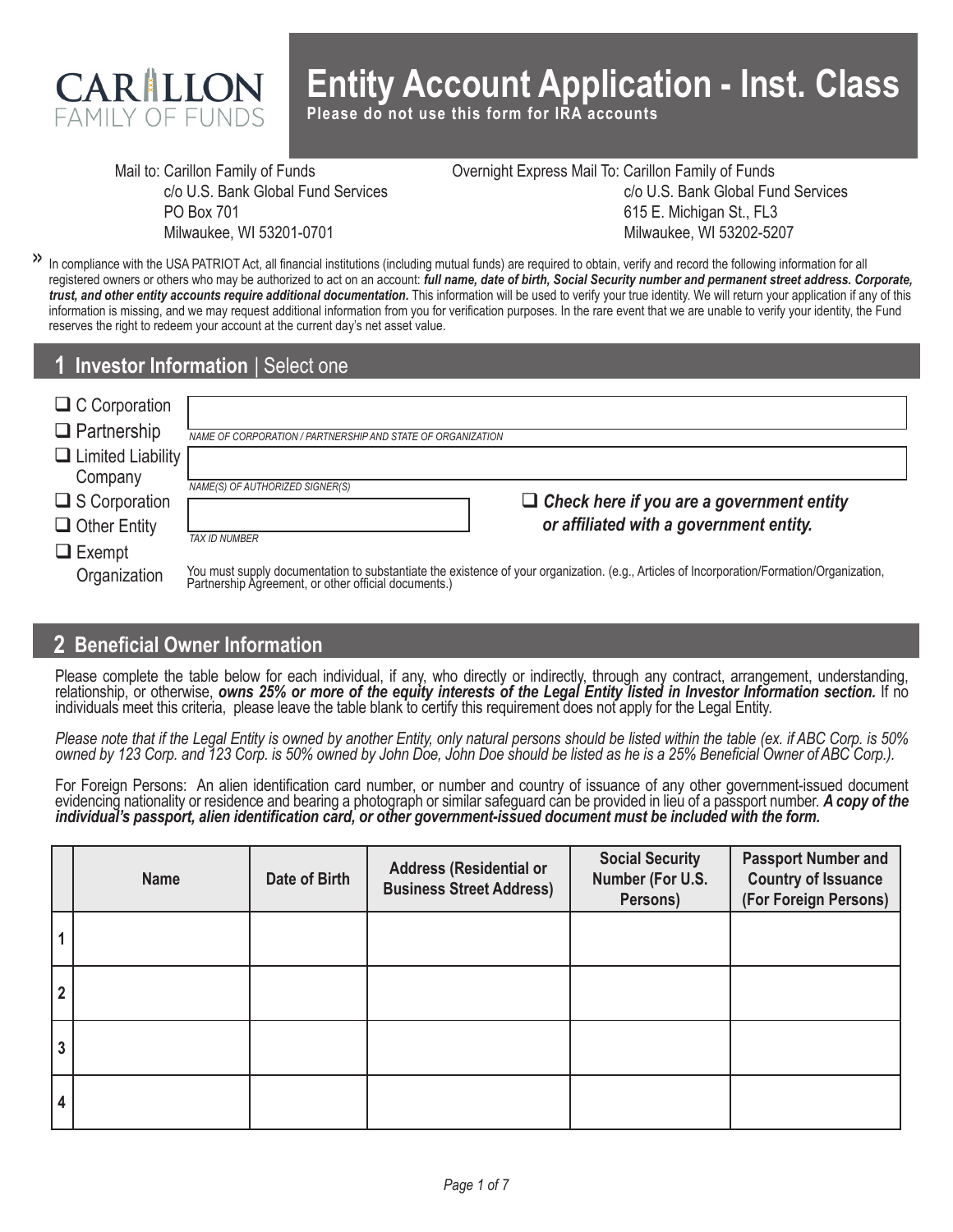## **3 Controller Information**

Please complete the table below with the requested information for *one* individual with significant responsibility for managing the Legal<br>Entity listed in Investor Information section, such as an executive officer or seni Officer, Chief Operating Officer, Managing Member, General Partner, President, Vice President, Treasurer), or any other individual who regularly performs similar functions (a beneficial owner named in Beneficial Owner Information can be listed here if appropriate).

For a Foreign Person: An alien identification card number, or number and country of issuance of any other government-issued document evidencing nationality or residence and bearing a photograph or similar safeguard can be provided in lieu of a passport number. A copy of the<br>individual's passport, alien identification card, or other government-issued doc

| <b>Name</b> | Date of Birth | <b>Address (Residential or</b><br><b>Business Street Address)</b> | <b>Social Security</b><br>Number (For U.S.<br>Person) | <b>Passport Number and</b><br><b>Country of Issuance</b><br>(For Foreign Person) |
|-------------|---------------|-------------------------------------------------------------------|-------------------------------------------------------|----------------------------------------------------------------------------------|
|             |               |                                                                   |                                                       |                                                                                  |

## **4 Permanent Street Address**

*Residential Address or Principal Place of Business - Foreign addresses and P.O. Boxes are not allowed.*

| <b>STREET</b>               |                             | APT / SUITE     |
|-----------------------------|-----------------------------|-----------------|
|                             |                             |                 |
| <b>CITY</b>                 | <b>STATE</b>                | <b>ZIP CODE</b> |
|                             |                             |                 |
| <b>DAYTIME PHONE NUMBER</b> | <b>EVENING PHONE NUMBER</b> |                 |
|                             |                             |                 |

*E-MAIL ADDRESS*

#### $\Box$  Duplicate Statement #1

*Complete only if you wish someone other than the account owner(s) to receive duplicate statements.*

| <b>COMPANY NAME</b> |              |                 | <b>COMPAI</b> |
|---------------------|--------------|-----------------|---------------|
|                     |              |                 |               |
| <b>NAME</b>         |              |                 | <b>NAME</b>   |
|                     |              |                 |               |
| <b>STREET</b>       |              | APT / SUITE     | <b>STREET</b> |
|                     |              |                 |               |
| <b>CITY</b>         | <b>STATE</b> | <b>ZIP CODE</b> | <b>CITY</b>   |

## $\Box$  Mailing Address<sup>\*</sup> (if different from Permanent Address)

*If completed, this address will be used as the Address of Record for all statements, checks and required mailings. Foreign addresses are not allowed.*

| <b>STREET</b> |              | APT / SUITE |
|---------------|--------------|-------------|
|               |              |             |
| <b>CITY</b>   | <b>STATE</b> | ZIP CODE    |

*\* A P.O. Box may be used as the mailing address.*

### $\Box$  Duplicate Statement #2

*Complete only if you wish someone other than the account owner(s) to receive duplicate statements.*

|              |           | <b>COMPANY NAME</b> |              |             |
|--------------|-----------|---------------------|--------------|-------------|
|              |           |                     |              |             |
|              |           | <b>NAME</b>         |              |             |
|              |           |                     |              |             |
|              | APT/SUITE | <b>STREET</b>       |              | APT / SUITE |
|              |           |                     |              |             |
| <b>STATE</b> | ZIP CODE  | <b>CITY</b>         | <b>STATE</b> | ZIP CODE    |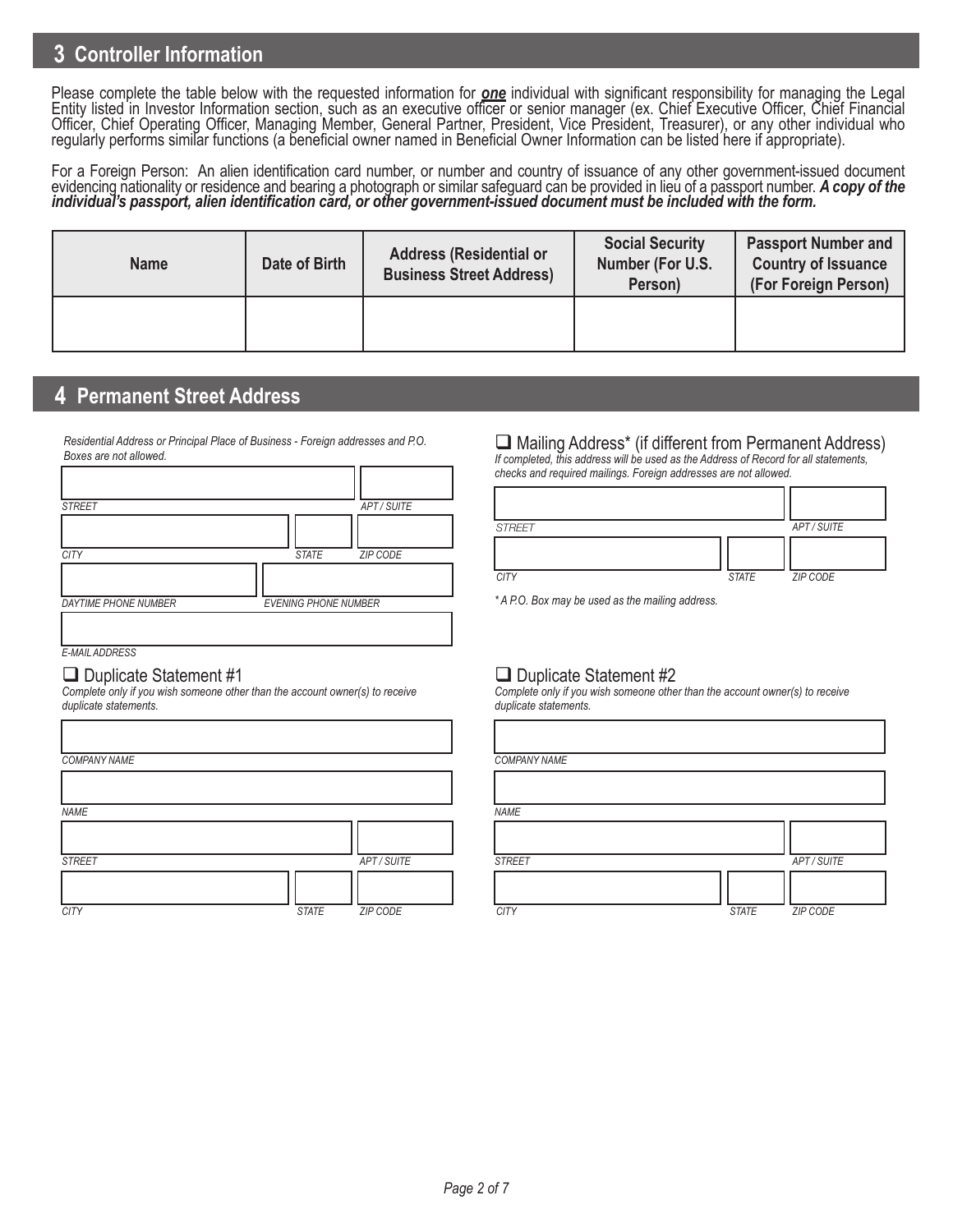## **5 Investment and Distribution Options**

#### **By check:** Make check payable to Carillon Family of Funds.

 *Note: All checks must be in U.S. Dollars drawn on a domestic bank. The Fund will not accept payment in cash or money orders. The Fund does not accept post dated checks or any conditional order or payment. To prevent check fraud, the Fund will not accept third party checks, Treasury checks, credit card checks, traveler's checks or starter checks for the purchase of shares.*

#### **By wire:** Call 1-800-421-4184.

*Note: A completed application is required in advance of a wire.*

|                                                                            |              | <b>Investment Amount</b><br>\$10,000 Minimum | <b>Capital Gains</b><br>Reinvest | Cash <sup>*</sup> | <b>Dividends</b><br>Reinvest | Cash <sup>*</sup> |
|----------------------------------------------------------------------------|--------------|----------------------------------------------|----------------------------------|-------------------|------------------------------|-------------------|
|                                                                            |              |                                              |                                  |                   |                              |                   |
| Carillon ClariVest Capital Appreciation Fund $\phi$<br>$\Box$ Class I 3852 |              |                                              |                                  |                   |                              |                   |
| Carillon ClariVest International Stock Fund<br>$\Box$ Class I 3948         | $\mathbb{S}$ |                                              | □                                |                   |                              |                   |
| Carillon Eagle Growth & Income Fund<br>$\Box$ Class I 3870                 | \$           |                                              | $\mathsf{L}$                     |                   | $\mathsf{L}$                 |                   |
| Carillon Eagle Mid Cap Growth Fund<br>$\Box$ Class I 3906                  | \$           |                                              | П                                |                   | H                            |                   |
| Carillon Eagle Small Cap Growth Fund<br>$\Box$ Class I 3933                | \$           |                                              | $\Box$                           |                   | $\mathsf{L}$                 |                   |
| Carillon Reams Core Bond Fund<br>$\Box$ Class I 4067                       | \$           |                                              | $\mathsf{L}$                     |                   | l 1                          |                   |
| Carillon Reams Core Plus Bond Fund<br>$\Box$ Class I 4069                  | \$           |                                              | $\mathsf{L}$                     |                   |                              |                   |
| <b>Carillon Reams Unconstrained Bond Fund</b><br>$\Box$ Class   4071       | \$           |                                              | П                                |                   |                              |                   |
| Carillon Scout Mid Cap Fund<br>$\Box$ Class I 4064                         | \$           |                                              | $\mathsf{L}$                     |                   |                              |                   |
| Carillon Scout Small Cap Fund<br>$\Box$ Class I 4065                       | \$           |                                              |                                  |                   |                              |                   |

*If nothing is selected, capital gains and dividends will be reinvested.*

ï

\*Cash distribution should be paid by (select one): **□** Check to Address of Record □ ACH to Bank of Record

 *Valid Voided Check or Savings Deposit Slip Needed in Bank Information section*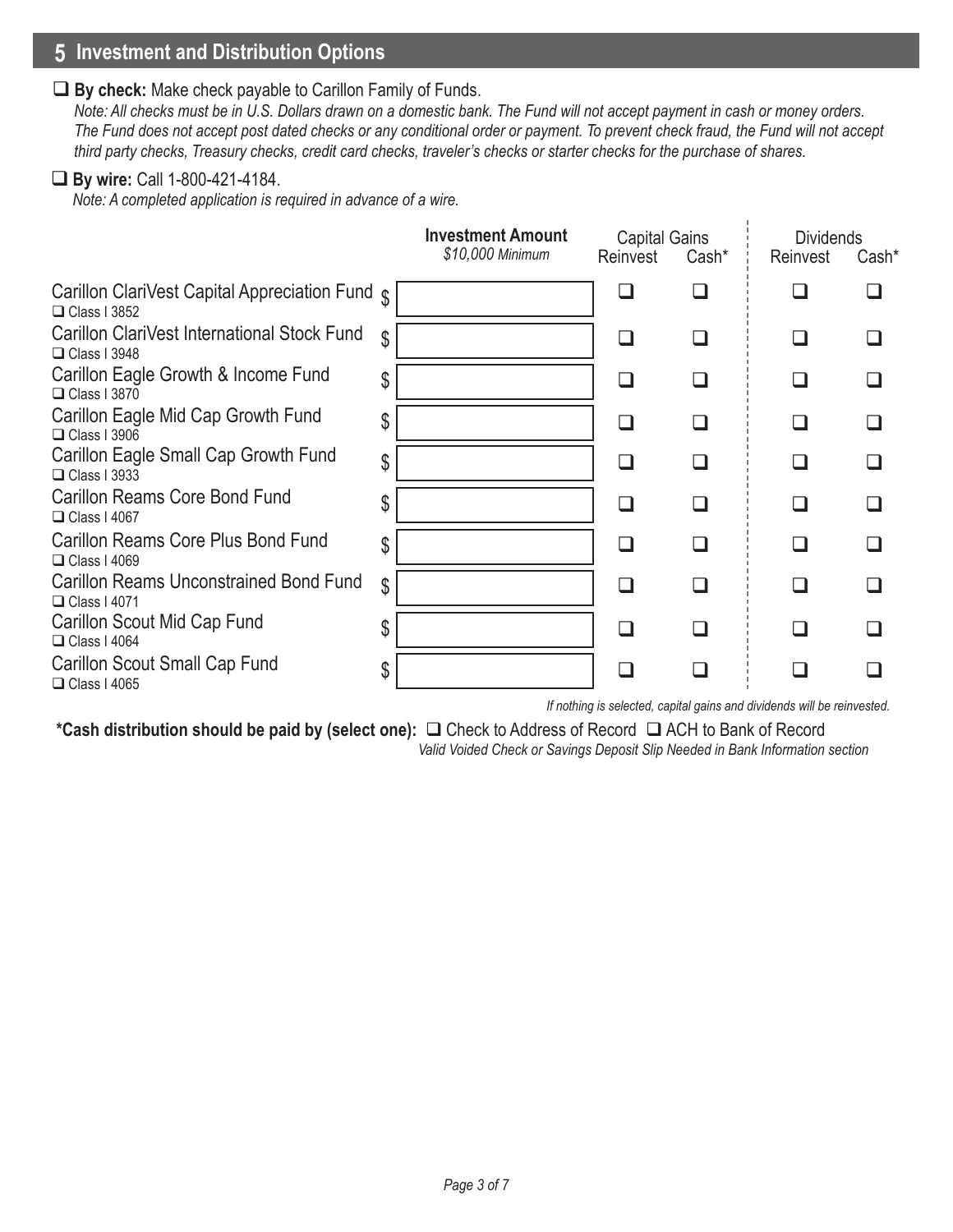# **6 Cost Basis Method**

The Cost Basis Method you elect applies to all covered shares acquired from January 1, 2012 forward and to all identically registered existing and future accounts you may establish, unless otherwise noted. The Cost Basis Method you select will determine the order in which shares are redeemed and how your cost basis information is calculated and subsequently reported to you and to the Internal Revenue Service (IRS). **Please consult your tax advisor to determine which Cost Basis Method best suits your specific situation.** If you do not elect a Cost Basis Method, your account will default to **Average Cost.**

#### **Primary Method (Select only one)**

- **Average Cost –** averages the purchase price of acquired shares
- **First In, First Out** oldest shares are redeemed first
- **Last In, First Out** newest shares are redeemed first
- **Low Cost –** least expensive shares are redeemed first
- **High Cost** most expensive shares are redeemed first
- **Loss/Gain Utilization –** depletes shares with losses prior to shares with gains and short-term shares prior to long-term shares
- **Specific Lot Identification** you must specify the share lots to be sold at the time of a redemption (This method requires you elect a Secondary Method below, which will be used for systematic redemptions and in the event the lots you designate for a redemption are unavailable.)

Secondary Method – applies only if Specific Lot Identification was elected as the Primary Method (Select only one)

- □ First In, First Out
- □ Last In, First Out
- Low Cost
- □ High Cost
- □ Loss/Gain Utilization

*Note: If a Secondary Method is not elected, First In, First Out will be used.*

## **7 Telephone and Internet Options**

You automatically have the ability to make telephone and/or internet purchases\*, redemptions\* or exchanges per the prospectus, unless you specifically decline below. See the prospectus for minimum and maximum amounts.

*\* You must provide bank instructions and a voided check or savings deposit slip in Bank Information section.* 

Please check the box below if you wish to decline these options. If the options are not declined, you are acknowledging acceptance of these options.

#### **I decline telephone and/or internet transaction privileges.**

*Should you wish to add the options at a later date, a signature guarantee may be required. Please refer to the prospectus or call our shareholder services department for more information.*

### **Bank Information**

| If you selected any<br>options which require<br>banking information,                             | John Doe<br>Jane Doe               | 53289          |
|--------------------------------------------------------------------------------------------------|------------------------------------|----------------|
| please attach a voided<br>check or preprinted<br>savings deposit slip.<br>We are unable to debit | 123 Main St.<br>Anytown, USA 12345 |                |
| or credit mutual fund<br>or pass-through ("for<br>further credit") accounts.                     | Pay to the order of                | <b>DOLLARS</b> |
| Please contact your<br>financial institution<br>to determine if it                               | Signed<br>Memo                     |                |
| participates in the<br><b>Automated Clearing</b><br>House System (ACH).                          | 41234506784<br>01234567856780      |                |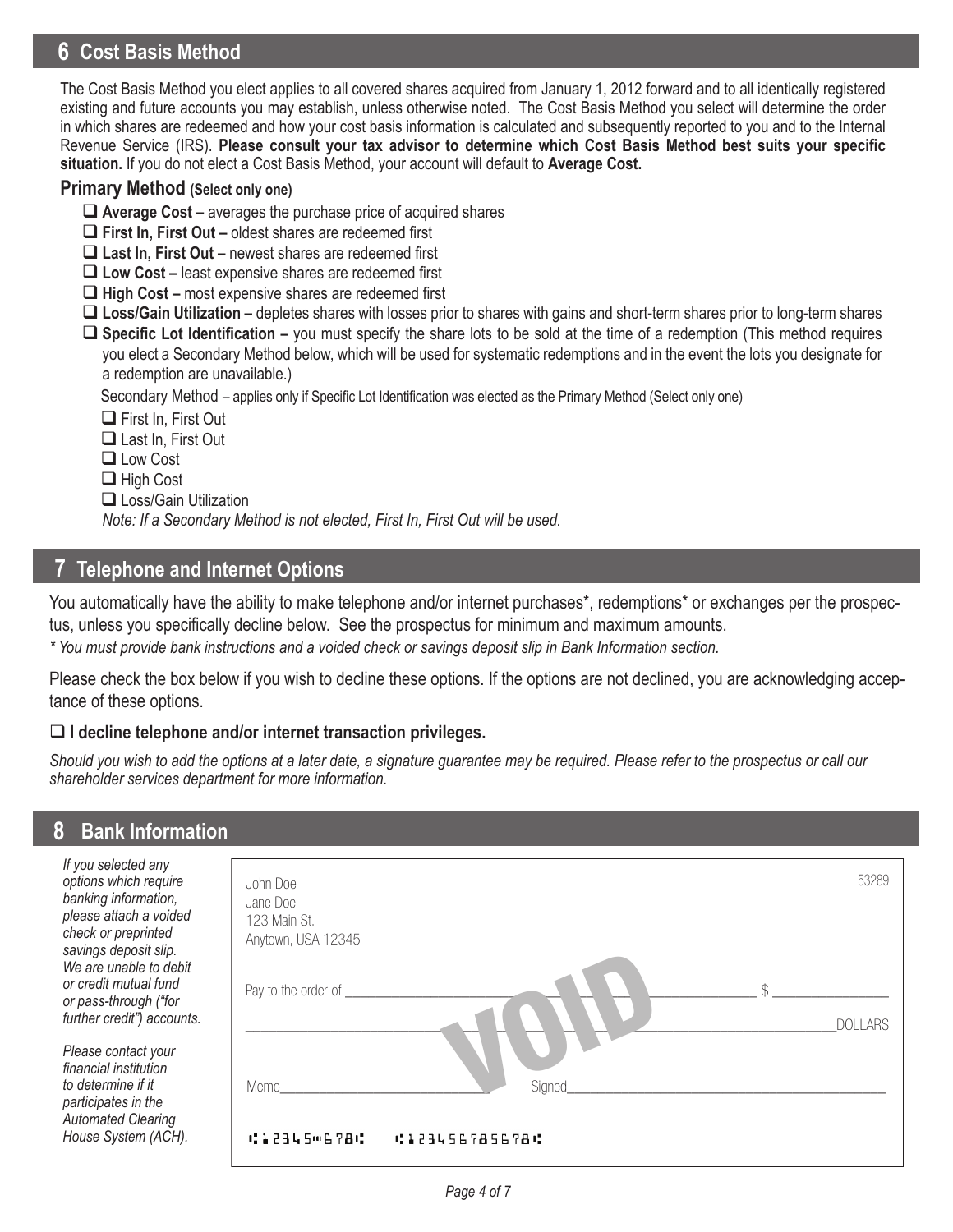## **9 E-Delivery Options**

#### **I would like to:**

- $\Box$  Receive prospectuses, annual reports and semi annual reports electronically
- $\Box$  Receive statements electronically
- $\Box$  Receive tax statements electronically

By selecting any of the above options, you agree to waive the physical delivery of the prospectus, fund reports, account statements and/or tax forms. If you have opted to receive your statements or tax forms electronically, you will need to establish on-line access to your account, which you may do once your account has been established by visiting www.carillontower.com.

#### **Please note, you must provide your email address in Permanent Street Address section to enroll in eDelivery.**

## **10 Signature and Certification Required by the Internal Revenue Service**

 $\vee$  I have received and understand the prospectus for the Carillon Family of Funds (the "Fund"). I understand the Fund's investment objectives and policies and agree to be bound by the terms of the prospectus. Before I request an exchange, I will obtain the current prospectus for each Fund. I acknowledge and consent to the householding (i.e., consolidation of mailings) of regulatory documents such as prospectuses, shareholder reports, proxy statements, and other similar documents. I may contact the Fund to revoke my consent. I agree to notify the Fund of any errors or discrepancies within 45 days after the date of the statement confirming a transaction. The statement will be deemed to be correct, and the Fund and its transfer agent shall not be liable, if I fail to notify the Fund within such time period. I certify that I am of legal age and have the legal capacity to make this purchase.

The Fund, its transfer agent, and any of their respective agents or affiliates will not be responsible for banking system delays beyond their control. By completing the banking sections of this application, I authorize my bank to honor all entries to my bank account initiated through U.S. Bank, N.A., on behalf of the applicable Fund. The Fund, its transfer agent, and any of their respective agents or affiliates will not be liable for acting upon instructions believed to be genuine and in accordance with the procedures described in the prospectus or the rules of the Automated Clearing House. When AIP or Telephone Purchase transactions are presented, sufficient funds must be in my account to pay them. I agree that my bank's treatment and rights to respect each entry shall be the same as if it were signed by me personally. I agree that if any such entries are not honored with good or sufficient cause, my bank shall be under no liability whatsoever. I further agree that any such authorization, unless previously terminated by my bank in writing, is to remain in effect until the Fund's transfer agent receives and has had reasonable amount of time to act upon a written notice of revocation.

 $\vee$  I understand that my mutual fund account assets may be transferred to my state of residence if no activity occurs within my account during the inactivity period specified in my State's abandoned property laws.

**Under penalty of perjury, I certify that (1) the Social Security or taxpayer identification number shown on this form is my correct taxpayer identification number, and (2) I am not subject to backup withholding as a result of either being exempt from backup withholding, not being notified by the IRS of a failure to report all interest or dividends, or the IRS has notified me that I am no longer subject to backup withholding, (3) I am a U.S. person (including a U.S. resident alien), and (4) I am exempt from FATCA reporting.** *(Cross out item 2 above if you have been notified by the IRS that you are currently subject to backup withholding due to a failure to report all interest and dividends.)*

**The IRS does not require your consent to any provision of this document other than the certifications required to avoid backup withholding.**

**I hereby certify that to the best of my knowledge, the information provided about me, and the information provided about the beneficial owner(s) and/or the individual with control over the legal entity is complete and correct.** 

*PRINTED NAME OF AUTHORIZED SIGNER*

*SIGNATURE OF AUTHORIZED SIGNER DATE (MM/DD/YYYY)*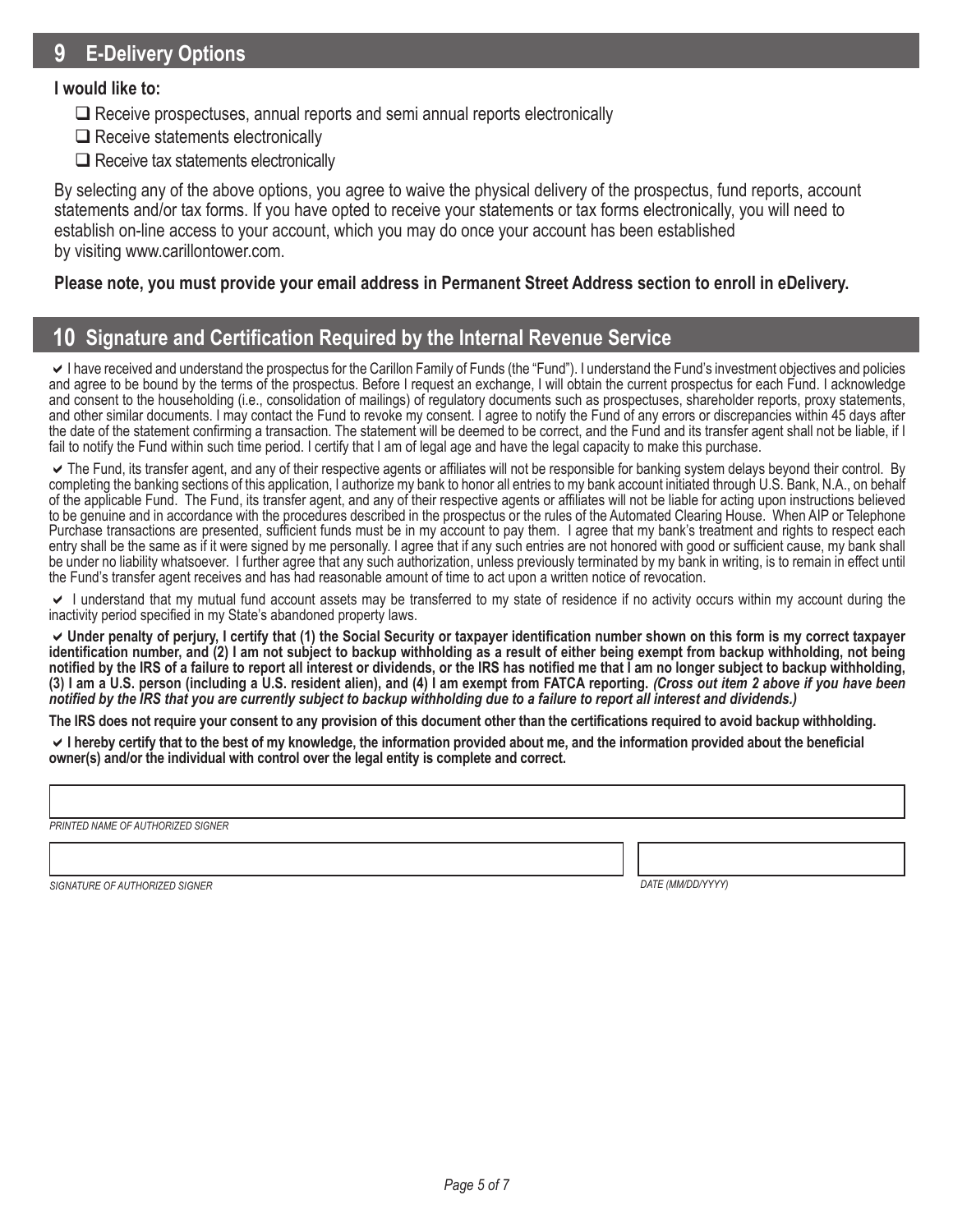# **11 Dealer Information**

**!**

| <b>DEALER NAME</b>                     | REPRESENTATIVE'S LAST NAME<br><b>FIRST NAME</b><br>M.I. |
|----------------------------------------|---------------------------------------------------------|
| <b>BRANCH ID</b><br><b>DEALER'S ID</b> | <b>REPRESENTATIVE'S ID</b>                              |
| <b>DEALER HEAD OFFICE INFORMATION:</b> | <b>REPRESENTATIVE BRANCH OFFICE INFORMATION:</b>        |
| <b>ADDRESS</b>                         | CODE<br><b>ADDRESS</b>                                  |
| CITY / STATE / ZIP                     | CITY/STATE/ZIP                                          |
| <b>TELEPHONE NUMBER</b>                | <b>TELEPHONE NUMBER</b>                                 |
| Before you mail, have you:             |                                                         |

| □ Completed all USA PATRIOT Act required information? |  |
|-------------------------------------------------------|--|
| - Tax ID Number in Investor Information section?      |  |

- $\Box$  Included a voided check or a savings deposit slip, if applicable?
- Permanent street address in Permenant Street Address section? □ Signed your application in Signature section?
	-

□ Enclosed your personal check made payable to the Carillon Family □ Enclosed additional documentation, if applicable? of Funds?

**For additional information please call toll-free at 1-800-421-4184 or visit us on the web at www.carillontower.com.**